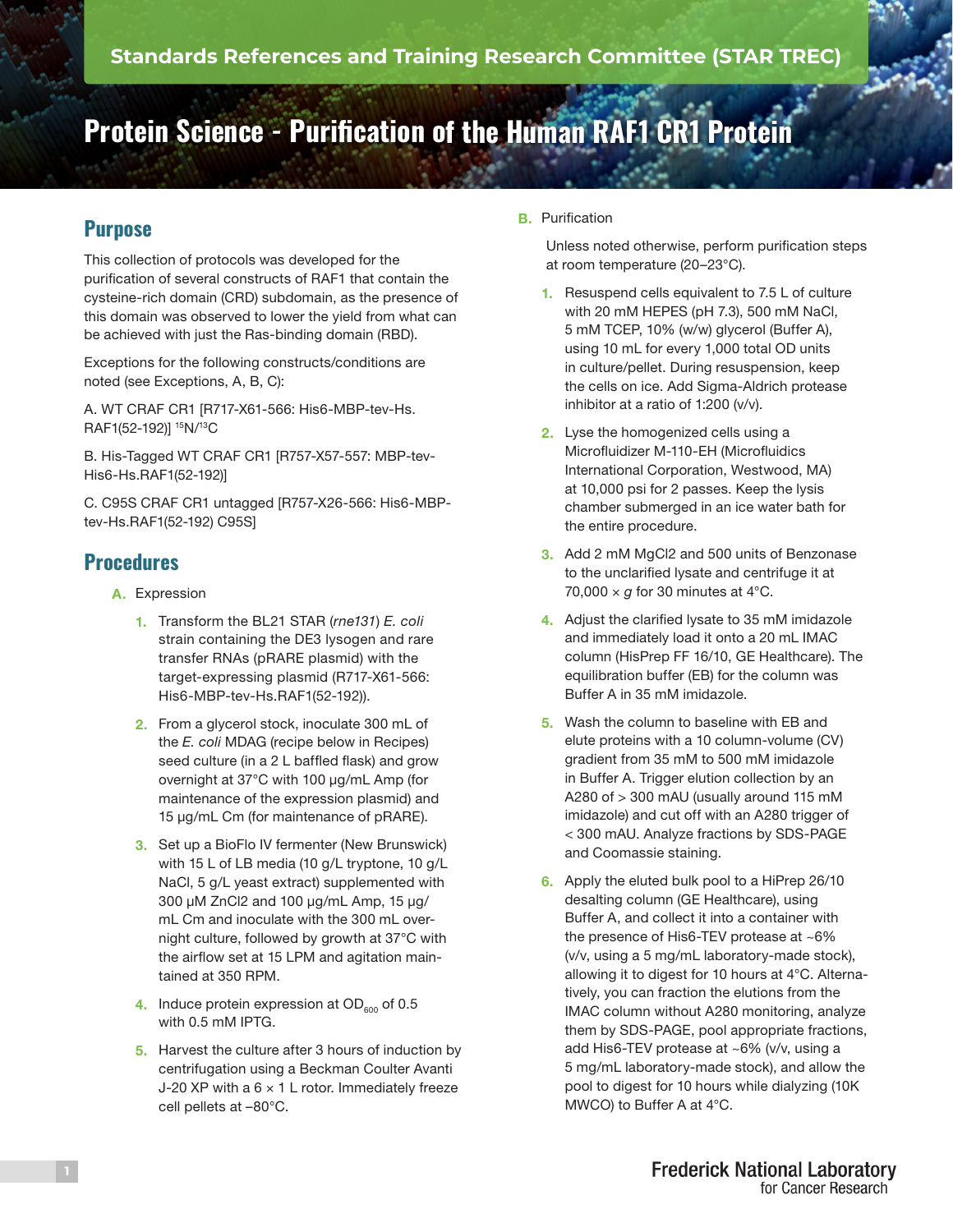- 7. Load the TEV-digested sample to a fresh IMAC column equilibrated with Buffer A.
- 8. After loading, wash the column to baseline with Buffer A, then with a 5 CV gradient from 25–50 mM imidazole in Buffer A, followed by 3 CV gradient from 50–250 mM imidazole in Buffer A, and finally with 2 CV of 500 mM imidazole in Buffer A. The target protein is present in the shallow gradient (25–50 mM imidazole in Buffer A).
- 9. Analyze chromatography by SDS-PAGE gel. Concentrate pooled protein to an appropriate volume (protein concentration should not exceed 3 mg/mL) for injection onto a 26/60 Superdex S-75 (GE Healthcare) column in 20 mM HEPES (pH 7.3), 500 mM NaCl, 5 mM TCEP, 10% glycerol.
- 10. Concentrate pooled protein using 10K MWCO Amicon centrifugation units to an appropriate volume for dialysis into 20 mM HEPES (pH 7.3), 500 mM NaCl, 5 mM TCEP, filter with a 0.22 µM syringe filter (low protein binding), and assay for protein concentration (A280) (protein concentration should not exceed 3 mg/mL).
- 11. Snap freeze final proteins in liquid nitrogen in small aliquots (0.1–0.25 mL) and store at –80°C.

### **Exceptions**

- A. WT CRAF CR1 [R717-X61-566: His6-MBP-tev-Hs. RAF1(52-192)] 15N/13C
	- 1. Inoculate a seed culture from a glycerol stock and grow it in 50 mL of MDAG 135, 100 μg/mL Amp, 15 μg/mL Cm in a 250 mL baffled shake flask for 16 hours at 37°C until mid-log-phase growth.
	- 2. Remove 40 mL of the overnight seed culture (1:50 of production volume) and centrifuge at 3,000 × *g* for 10 minutes at 25°C. Resuspend the pellet with 40 mL of Mod M9 medium, +100 μg/mL Amp, 15 μg/mL Cm.
	- 3. Use the suspension to inoculate 2 L of Mod M9, 100 μg/mL Amp, 15 μg/mL Cm in a 3 L Bioflow 110 bioreactor (Eppendorf/NBS). Grow the culture at 37°C with the airflow set at 2.0 LPM and agitation maintained at 481 RPM. When the OD $_{600}$  reaches 0.4–0.6 (~4 hours), add ZnCl<sub>2</sub> to a final concentration of 300 μM and IPTG to a final concentration of 500 μM. Note that the timing of the addition of the ZnCl $_2$  is not critical; it can be incorporated into the starting medium.

The length of induction, cell harvest, and purification are the same as outlined above for expression in the standard medium.

B. His-Tagged WT CRAF CR1

Note that, given the recent identification of a problem with this protein in binding to KRAS, we have focused on the Avi-tagged version. Regardless, we have expressed this protein with two different approaches. More commonly in *E. coli* with R757-X57-596: MBP-tev-His6-Hs. RAF1(52-192), but also more recently, we are converting most, if not all, of our RAF1(52-192) expression to *Vibrio natriegens* with R757-X57-557: MBP-tev-His6-Hs.RAF1(52-192). The difference between these two expression plasmids (R757-X57-596 vs. R757-X57-557) is in the promoter, and while this doesn't seem to be critical, we have yet to do a good side-by-side comparison. RAF-CRD proteins from *Vibrio* are generally higher in quality and quantity for RAF constructs (including BRAF). However, we will only address the *E. coli* protocols here. The *E. coli* expression protocol is the same as for WT RAF CR1 (R717-X61-566: His6-MBP-tev-Hs. RAF1(52-192)) above. The purification begins with the same buffer and lysis as well and diverges after TEV IMAC.

- 1. Amend the eluted bulk IMAC1 pool with Strep-TEV protease at ~6% (v/v, using a 5 mg/ mL laboratory-made stock) and allow it to digest for 10 hours while dialyzing (10K MWCO) to Buffer A at 4°C.
- 2. Remove the TEV-digested sample from dialysis and apply it to the IMAC column. Wash the column to baseline (~2.0 CV) and elute proteins as follows: a gradient of 0–50 mM imidazole in Buffer A for 3 CV, a gradient of 50–500 mM imidazole in Buffer A for 4 CV, and continued elution at 500 mM imidazole in Buffer A for 2 CV. Collect 14 mL fractions through all elution steps. Cleaved MBP can be found in the flow through, Strep-TEV, additional MBP are found in the 0–50 mM imidazole gradient, and His-tagged target protein elutes at a high imidazole concentration.
- 3. Analyze the chromatography by SDS-PAGE gel.

Subsequent sample handling (pooling, concentrating, SEC, desalting, final sample prep) is the same as for the untagged protein.